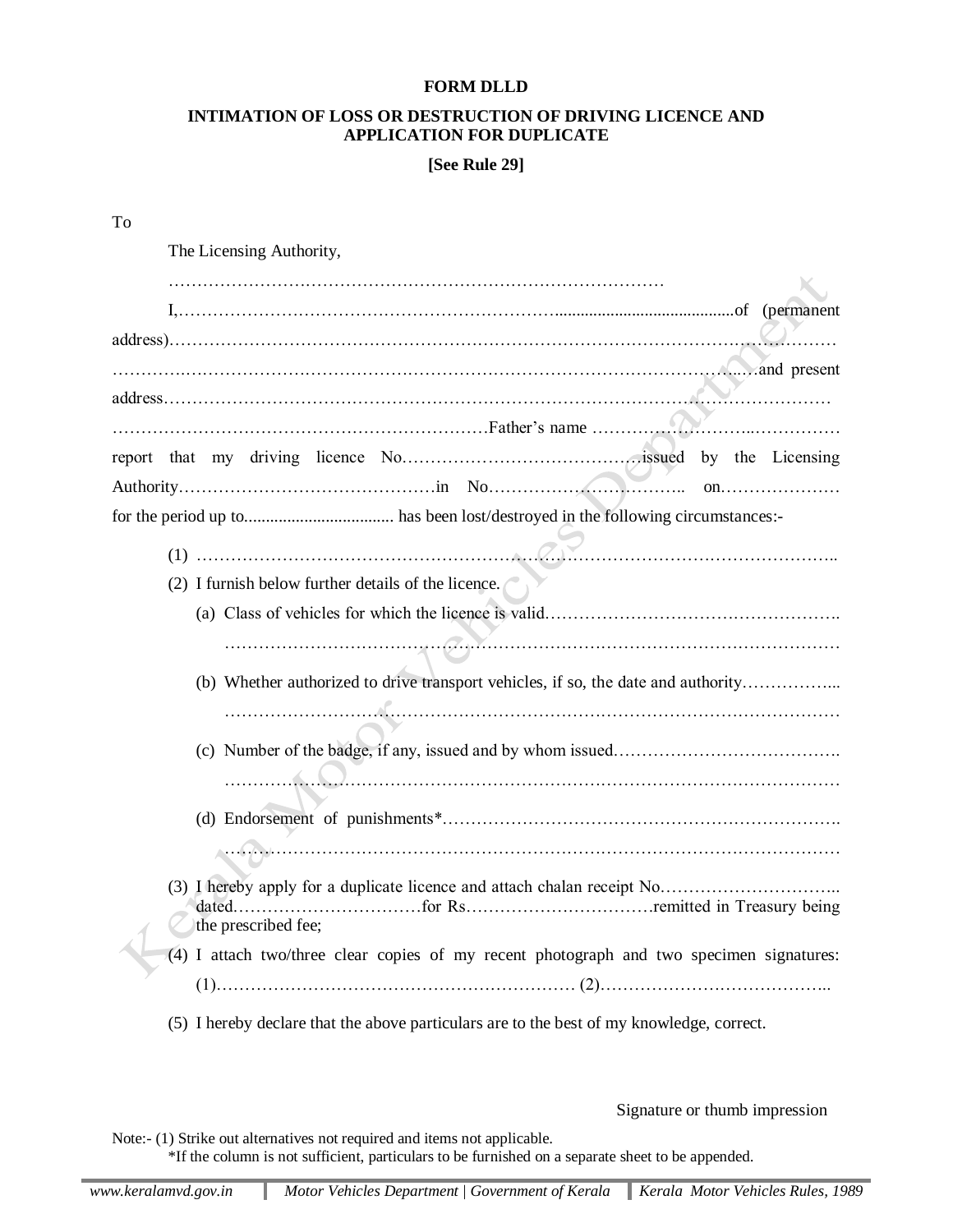## **PART I**

(Parts I and II and III will be printed on separate sheets and will be used if the application is made to an authority other than the original Licensing Authority)

Forwarded to the Licensing Authority for verification and completion of Part II. Licensing Authority Contraction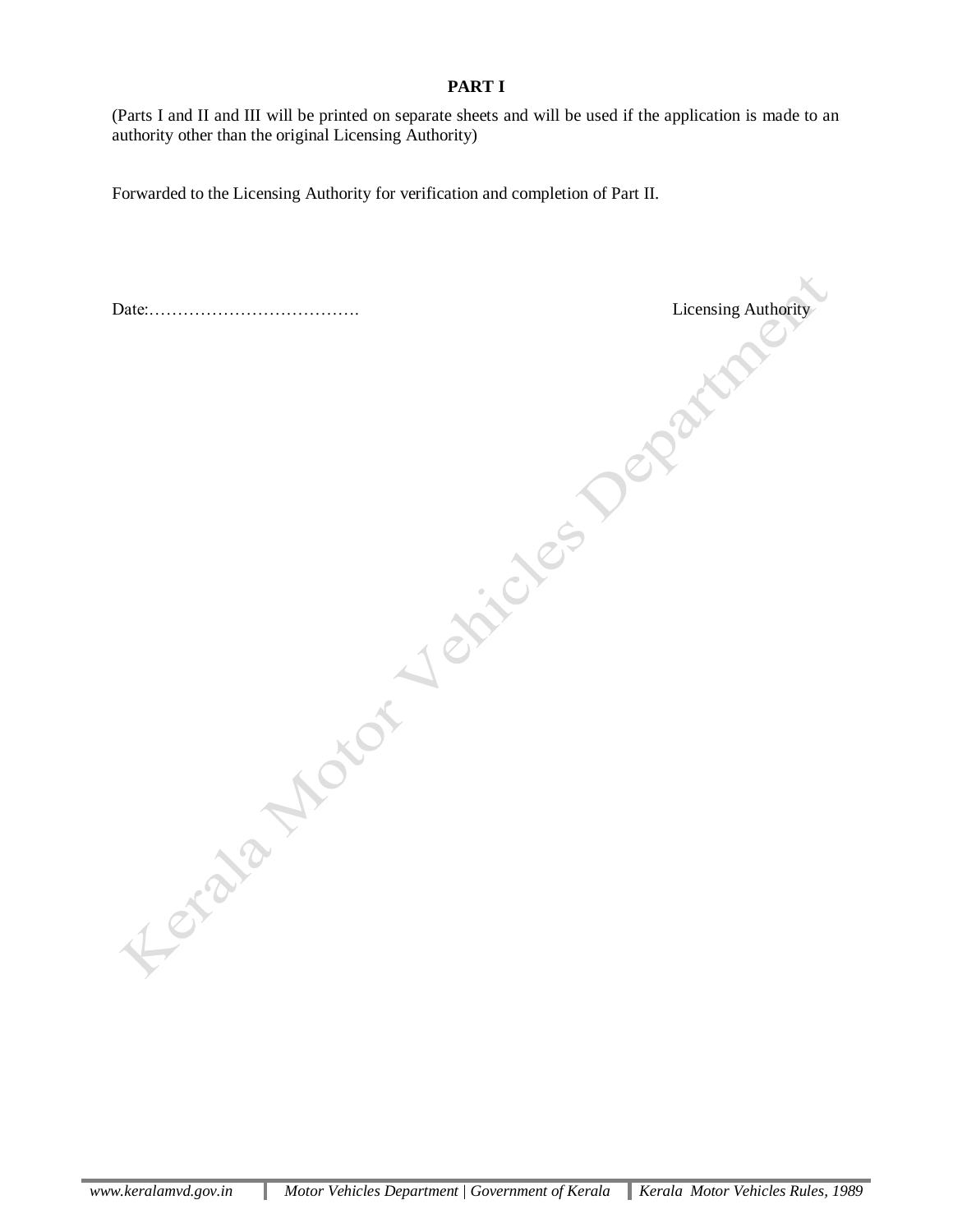# **PART II**

| Returned to the Licensing Authority                                                      |                                                                                                       |  |  |
|------------------------------------------------------------------------------------------|-------------------------------------------------------------------------------------------------------|--|--|
| The photograph and signature/thumb impression have been compared.                        |                                                                                                       |  |  |
| No such licence was issued by this office.                                               |                                                                                                       |  |  |
|                                                                                          | I am not satisfied that the applicant was the holder of a licence issued by this office as described. |  |  |
|                                                                                          | I am satisfied that the applicant was the holder of a licence issued by this office as follows:-      |  |  |
| $(1)$ Number                                                                             |                                                                                                       |  |  |
| (2) Date of issue                                                                        |                                                                                                       |  |  |
| (3) Last renewed by<br>the Licensing<br>Authority                                        |                                                                                                       |  |  |
| (4) Date of expiry                                                                       |                                                                                                       |  |  |
| (5) Class of Vehicle                                                                     |                                                                                                       |  |  |
|                                                                                          |                                                                                                       |  |  |
| (6) The licence                                                                          |                                                                                                       |  |  |
| (a) Carried authorization to drive a Transport vehicle granted by.                       |                                                                                                       |  |  |
|                                                                                          |                                                                                                       |  |  |
| (b) Carried the following endorsements of punishments                                    |                                                                                                       |  |  |
|                                                                                          |                                                                                                       |  |  |
|                                                                                          |                                                                                                       |  |  |
|                                                                                          |                                                                                                       |  |  |
|                                                                                          |                                                                                                       |  |  |
|                                                                                          |                                                                                                       |  |  |
|                                                                                          | Licensing Authority                                                                                   |  |  |
| Note: (1) Strike out alternatives not required and items not applicable.                 |                                                                                                       |  |  |
| *If the column is not sufficient particulars may be furnished on a sheet to be appended. |                                                                                                       |  |  |
| Keraya                                                                                   |                                                                                                       |  |  |
|                                                                                          |                                                                                                       |  |  |